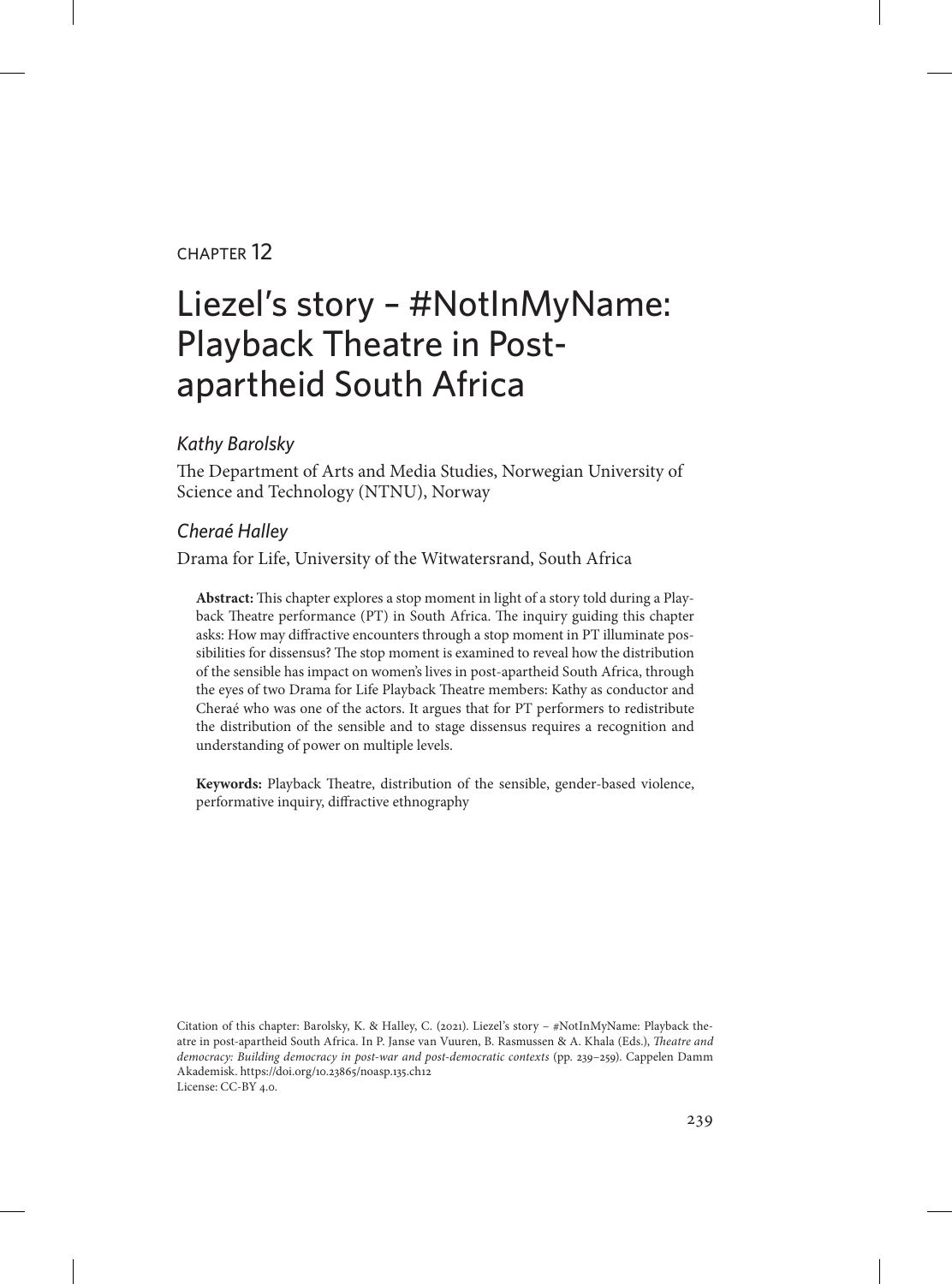# **Introduction**

In this chapter, we invite the reader into the story of Liezel<sup>1</sup> who shared a memory in a Drama for Life Playback Theatre performance (DFL PT)<sup>2</sup>. The story of her rape twenty years earlier triggered a more recent story – the betrayal of a female friend. This was the heart of Liezel's story, and we as DFL PT "missed" it. In this chapter, we elaborate on this, using Jacques Rancière's concept "the distribution of the sensible" in order to critically examine decisive moments and their political and ethical consequences as part of memory work in post-apartheid South Africa. The aim of the study we present is to uncover more about the consequences of a stop moment<sup>3</sup>, and it constitutes the recognition as a PT ensemble of the opportunities we missed in staging Liezel's story. Cheraé and Kathy both felt compelled to further investigate by asking the question: *How may diffractive encounters through a stop moment in PT illuminate possibilities for dissensus?*

The performance took place as part of the Building Democracy through Theatre project. The project employs theatre as a primary method of inquiry to reveal how embodied knowledges can contribute to addressing complex social issues connected to building developing democracies. The PT performance during which this critical moment opened up was guided by the project's aim to explore the challenges of addressing stories concerning gender-based violence in South Africa through PT. The laissez-faire attitude of political leaders and institutions in South Africa, combined with deeply ingrained patriarchal attitudes, seriously thwart the country's ability to build a strong democracy. Undertaking this research is an effort to commit to the seriousness of relating to gender-based violence in order to work towards combating it.

<sup>1</sup> The teller's name has been changed to Liezel for the sake of anonymity, as have other names, except Kathy, Cheraé and Tarryn: names of Drama for Life Playback Theatre group members.

<sup>2</sup> DFL PT was founded in 2008 by Kathy Barolsky as part of her master's. Kathy was the Artistic Director until 2016. DFL PT continues to exist under the artistic direction of Cheraé Halley and Tarryn Lee.

<sup>3</sup> In performative inquiry stop moments are learning moments that jump out at us. These stop moments are a "potential call for action, an in-between space of engagement like the pause between exhalation and inhalation…A stop moment invites us to interrupt our habits of engagement, to recognise absence within presence, to renew an opportunity of choice" (Fels, 2015, p. 511).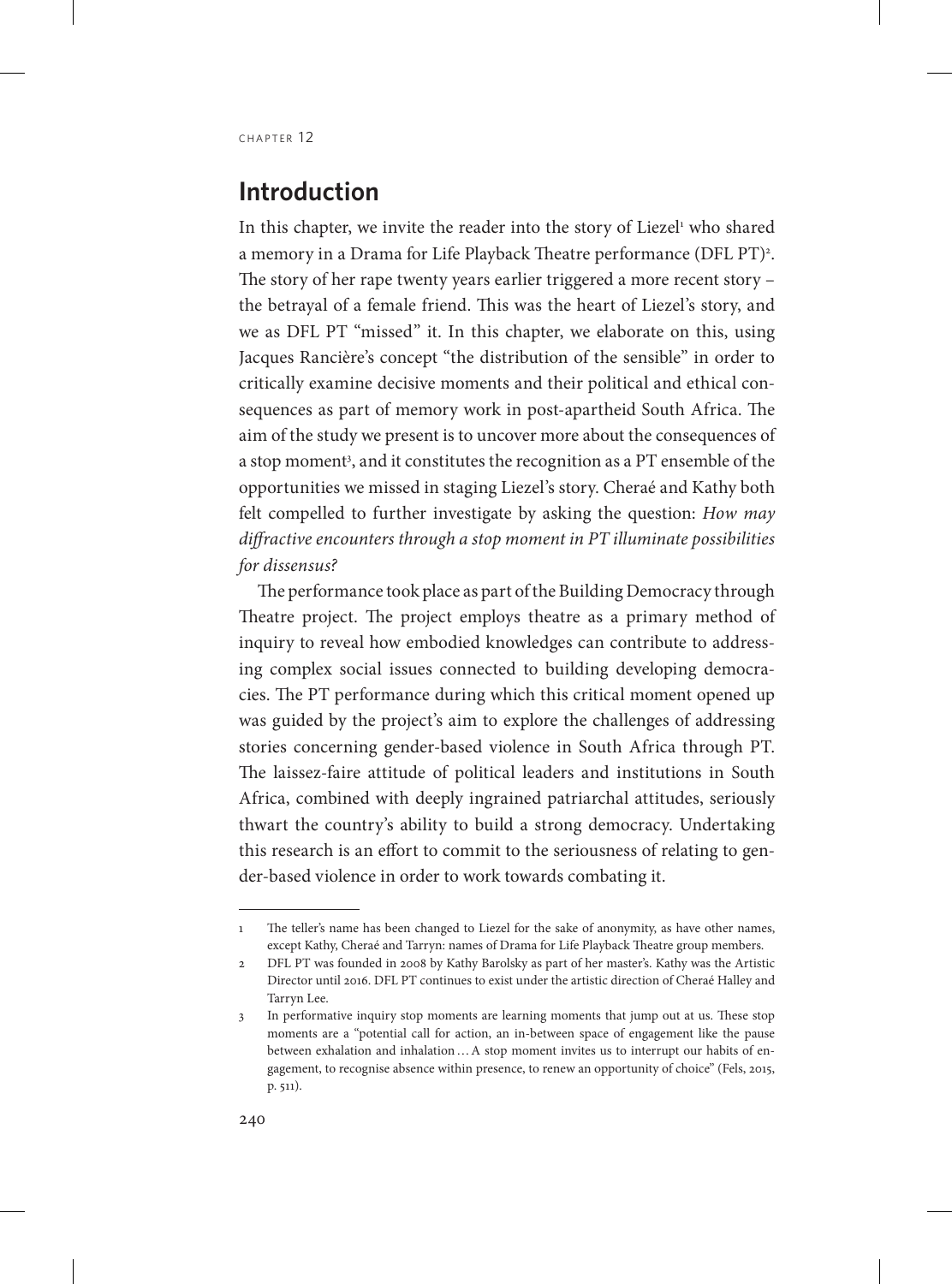# **Uprising–#NotInMyName #AmINext**

At the time this performance took place at the University of the Free State (UFS), South African women and many men were collectively raising their voices through a wave of mass protests against gender-based violence across university campuses, and spilling over into the city streets. In August and September 2019, the brutal attack and murder of Leighandre Jegels, Uyinene Mrwetyana and Jesse Hess caught the news headlines (Francke, 2019),<sup>4</sup> fuelling nationwide outrage. People en masse had taken to social media to express their anger and frustration at the killings, under the hashtags #NotInMyName #AmINext and #SAShutDown. In response, civil society gathered to express anger and sorrow through various public marches.

The shadows of these marches, murders and rapes hung heavily in our rehearsals preceding our performance at UFS. Despite this, the UFS performances had a different mandate around student leadership. Each of us in the PT ensemble had our own stories connected to gender-based violence. Kathy felt as a conductor that it was fundamental to invite stories related to the issue in our rehearsal process, but also not to overemphasise it. The issue of gender-based violence was such a source of tension that we felt it was incumbent upon us to ensure that enough space remained open for other stories to emerge. As a result, some stories spoke of the ongoing crisis, but Kathy did not make it a specific focus in rehearsals. As we reveal, this choice was to have a substantial impact on the UFS performance.

# **A stop moment – missing the heart of Liezel's story**

This section describes Liezel's story and her reflection on it that DFL PT played back for her on a Saturday afternoon at UFS in Bloemfontein,

<sup>4</sup> In honour and memory of Leighandre "Baby Lee" Jegels, Uyinene Mrwetyana and all women who have been killed by the hands of men, as well as women like Liezel who continue the fight to live despite the scarring endured by GBV. See: [www.facebook.com/groups/SAwomenfightback/](http://www.facebook.com/groups/SAwomenfightback/permalink/620603725233475) [permalink/620603725233475](http://www.facebook.com/groups/SAwomenfightback/permalink/620603725233475)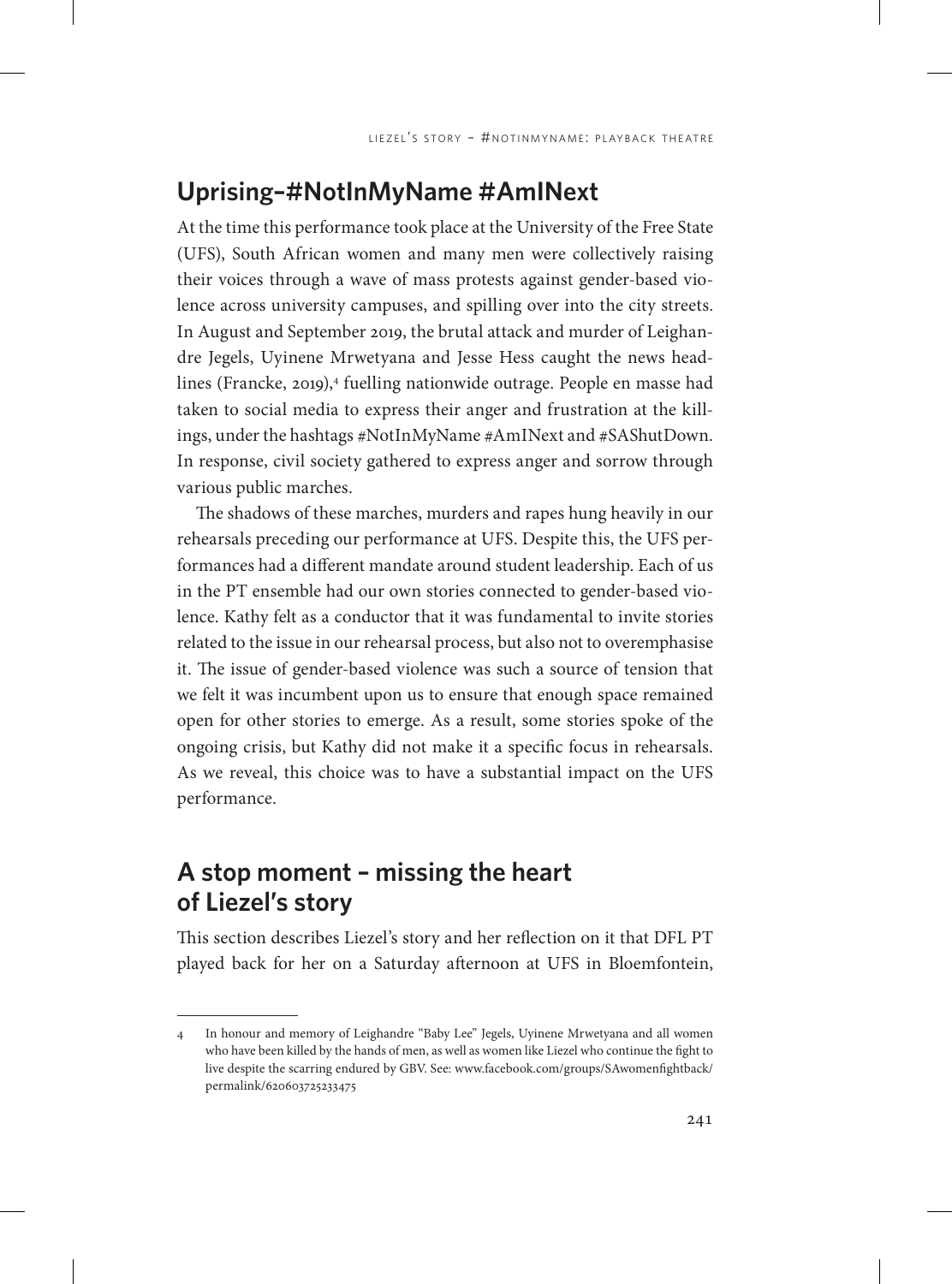South Africa. Liezel's reflection on her story mirrored the discomfort that we felt during and after the performance at not addressing Liezel's story adequately – subsequently becoming a stop moment for both of us. The enactment of Liezel's story was witnessed by her son and daughter, along with approximately twenty-five other UFS students and a few staff members.

#### *Liezel's Story*

Liezel has come to the teller's chair and has told a story filled with harrowing events. As she sits on the teller's chair, Liezel explains she is here because of something that happened two days ago but is connected to the harrowing event 20 years ago when she was raped. Her rape 20 years previously altered the course of her life, but it is the event two days ago that triggered an inconsolable, unfathomable sorrow that brought her to the teller's chair. Liezel explains that in light of many women across South Africa speaking out about gender-based violence, she took to Facebook to tell her story of being raped, a secret she had kept for 20 years. Her friend Charlene, who was there at the time of Liezel's rape, lashes out at her on Facebook, shaming her, accusing her of being a liar. Liezel is now on the teller's chair, tears streaming down her face. (Stop moment, Conductor's journal, September, 2019)

In the DFL PT reflection after the performance, we collectively recognised that we missed what is often referred to in PT as the "heart of the story" (Salas, 1993, p. 23). The inadequacy of our response to Liezel's story was not directly related to how we responded to the horrific rape she endured; it was about the aftermath, the betrayal of a friend, the way Charlene tried to silence and shame Liezel by not allowing her to voice her story. This was verified in a focus group we had with Liezel after the performance.

Liezel: …I liked the way you were all so artistic, even the music lady, that you portray everyone's story immediately. It shows an artistic mind is really a deep mind. I liked the way the lady [Tarryn – a DFL PT actor] started my story; it was really the highlight. I felt the emotional build-up because she started it off so nice. Okay for me it didn't end so well. I think she ended on a high but still left people guessing, because I was like okay is, she still going on … I just gave a little bit, but I felt like maybe she could wrap it up more. Because to me, it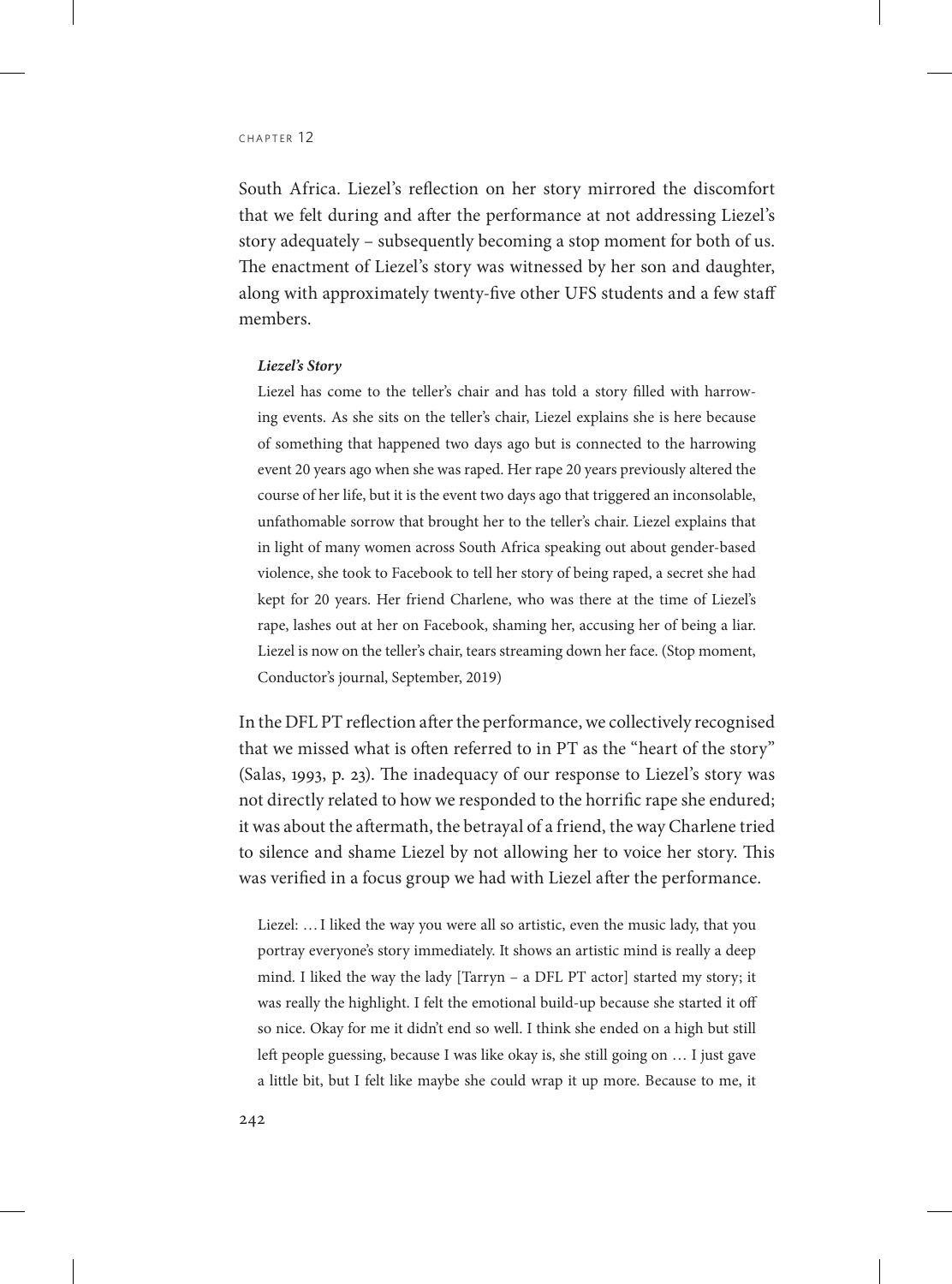started off with a very nice build-up, but then she just left me hanging, because I really expected more. But as I say, I know more, and I only gave you guys this little part.

Kathy: From what you told us you are in the middle of an unfolding experience, a story 20 years ago that is being revisited…

Liezel: YES

Kathy: I'm wondering for you what felt incomplete?

Liezel: I felt maybe you guys since we are amongst students, and me and Charlene were that age at that time. Maybe show Charlene as the friend. Kathy: You missed her presence …

Liezel: Yes, because I wanted to tell, I wanted for people to see Charlene…because to have really devious friends that will tell you, you know what, you deserved that. Because there is that, people really can be horrible. (Audience focus group, September 2019)

In our analysis we discuss the stop moment, and our conversation reveals how multi-layered the impact is both of gender-based violence and of the struggles connected to it in post-apartheid South Africa. It also illustrates how the PT ensemble becomes entangled in these layers, which can obstruct the deep listening required in finding the deepest note in a teller's story.

# **Gender-based violence in South Africa and points of becoming with Liezel's story**

The "we" in this chapter – Kathy, and Cheraé – are both South African women. Our identities, even if different in multiple ways, offer points of connection with Liezel's story concerning themes of gender-based violence. Cheraé is "Coloured"5 , bearing the intergenerational trauma of being Coloured in South Africa, where to be visibly Coloured is complex, neither being white enough nor black enough (Erasmus, 2017, p. 7). Zoë Wicomb writes about the formulation of Coloured identity where shame

<sup>5</sup> The "Coloured" racial classification was created under the Population Registration act No.30 of 1950 (Erasmus, 2017, p. 87). Erasmus capitalises Coloured as a way of acknowledging its history and its contested classification as a racial category (2017, p. 20).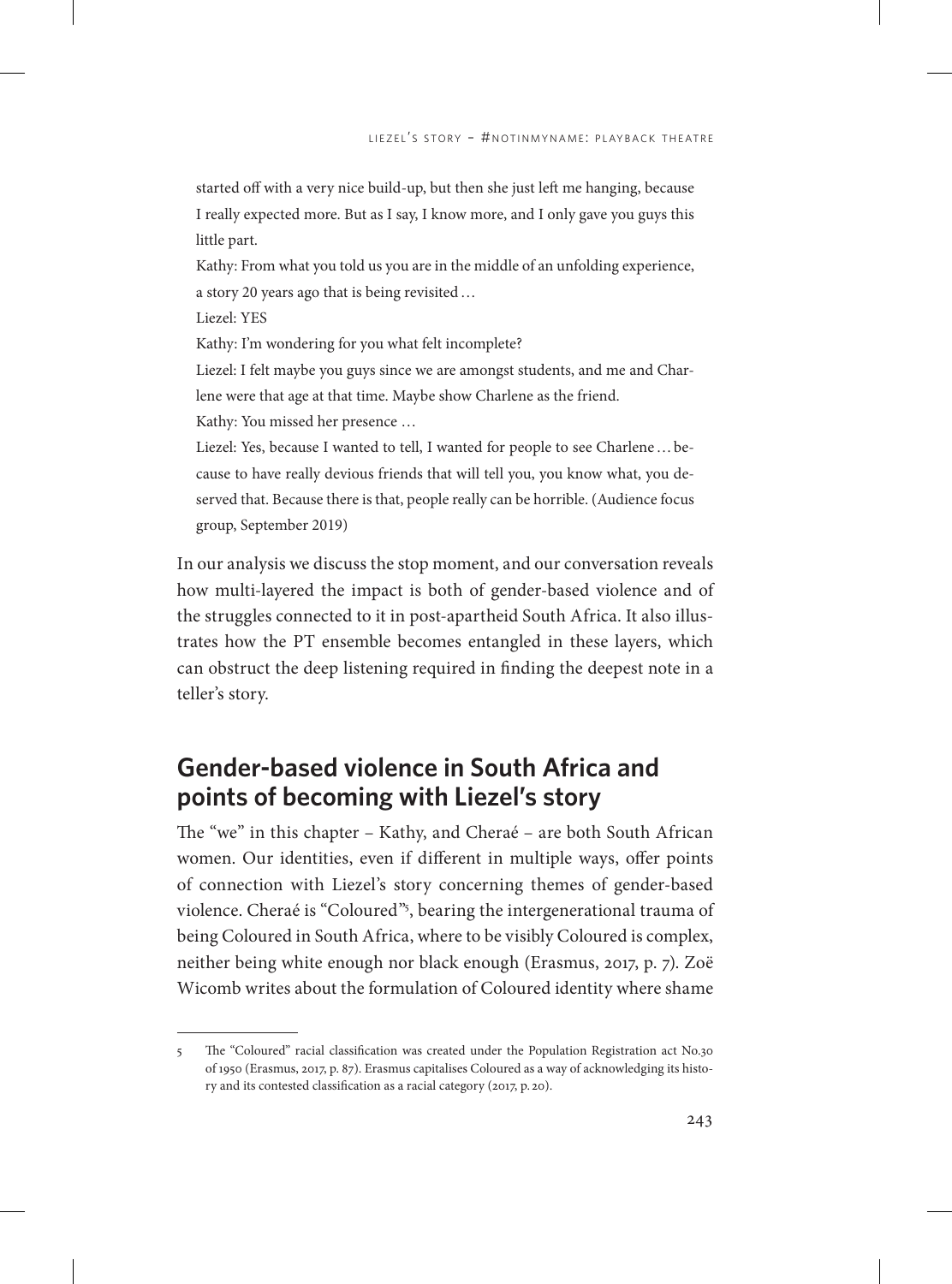was "exploited in apartheid's strategy of the naming of a Coloured race" (1998, p. 92). In this, "miscegenation", being of mixed race, was appropriated, forming a complex entanglement with shame that persists in post-apartheid South Africa today (Wicomb, 1998). Thus, Coloured women's bodies carry the tracings of this historical violence perpetrated by the arrival of white settlers in South Africa. Kathy is white and Jewish, yet not fitting neatly into either of those categories. During the 1930s the Nationalist party had sympathies for the Nazi party in Germany but ultimately South African Jews had the privileged position of being classified as "white" during apartheid (Adler, 2000). The tension and negotiation of this white privilege, with its connection to historic shame, is carried by Kathy. The presence of this tension is something Kathy is actively interrogating as part of her commitment to post-apartheid South Africa.

Both of us have experienced acts of gender-based violence together as friends and separately in our lives. We come from families where domestic violence has been present but remained behind closed doors. We are acutely aware of the patriarchal surveillance of our bodies in a brutish South African capitalist society, and this has heightened our awareness of power and actively promoted us to engage with queer, decolonial and feminist spaces and ideas. Being part of DFL PT together for 11 years, we have navigated and celebrated our many differences whilst also being bound by a connection of similarity. These similarities regarding gender-based violence each met Liezel's experience through our intra-actions with her becoming in different ways.<sup>6</sup>

In the next section, we present the theoretical-philosophical perspective of Jacques Rancière outlining concepts of the distribution of the sensible, politics and art, dissensus and police.

# **The distribution of the sensible**

The distribution of the sensible, according to Rancière, is how social regimes in societies are structured and ordered (Rancière, 2013). This

<sup>6</sup> Here we use the terms "intra-action" and "becoming"; these are discussed below, in relation to Karen Barad's diffractive methodology.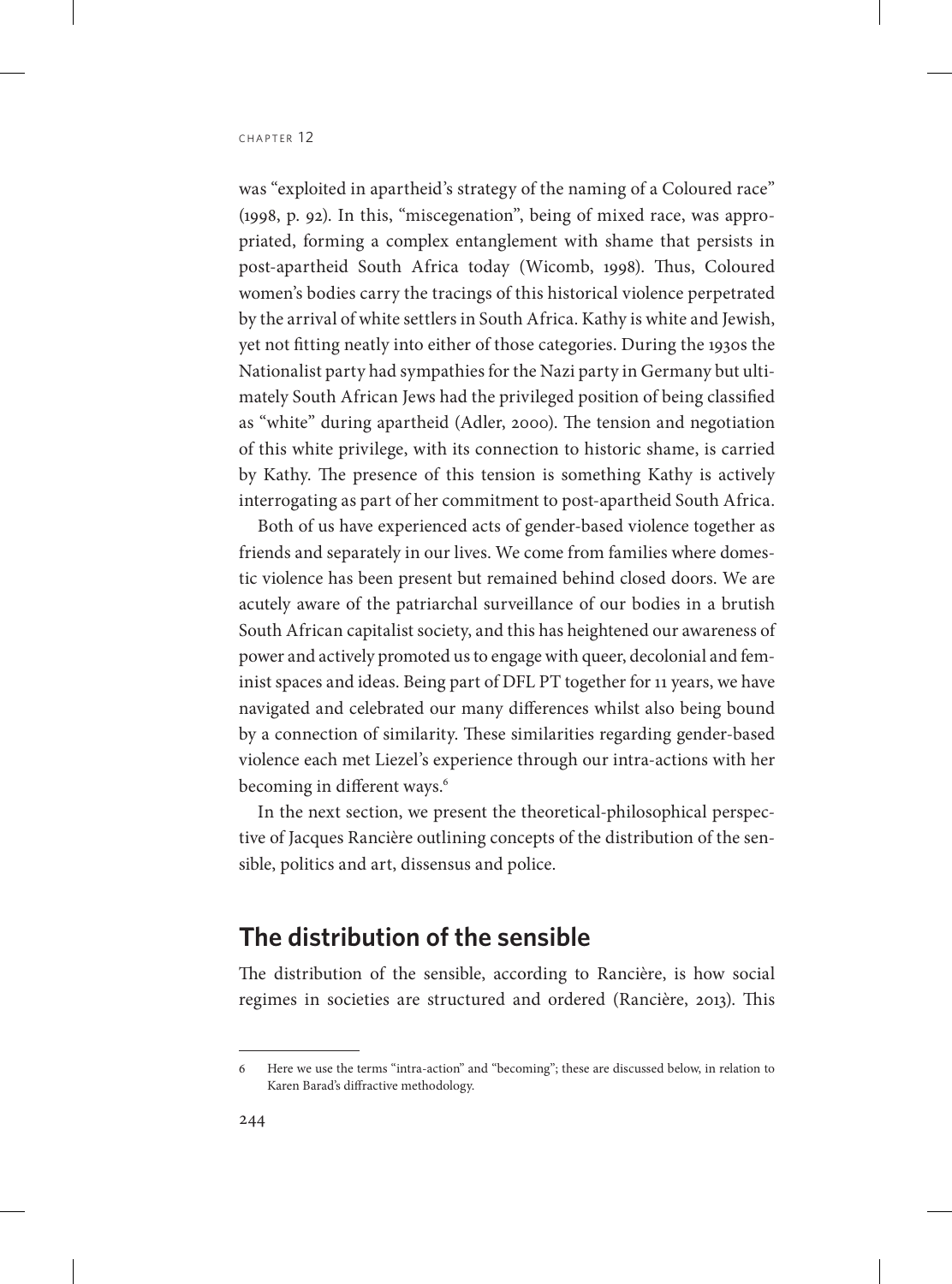ordering reflects "what is visible and audible within a particular aesthetic-political regime" (Rancière, 2013, p. 12).

The distribution of the sensible is "the implicit law that parcels out places and forms of participation…the distribution of the sensible thus produces a system of self-evident facts of perception based on…what is visible and audible as well as what can be said, thought, made or done" (Rockhill, 2013, p. 89). What underlines this are assumptions about which individuals and groups are capable and which are not. In this chapter, we draw attention to how women who have endured gender-based violence are marginalised in multiple ways that render them invisible. However, before we do this, we must lay out key terms from Rancière that are necessary to help orientate an understanding of the distribution of the sensible.

## Politics and art

Politics, which is equivalent to democracy for Rancière, is not about state politics, according to Steve Corcoran, but a breaking away from, and a challenge to, "the rules governing 'normal' experience" (2010, p. 3). It is a form of political engagement by people who contest normative distributions of the sensible. "Politics", writes Rancière:

consists in reconfiguring the distribution of the sensible which defines the common of a community, to introduce into it new subjects and objects, to render visible what had not been, and to make heard as speakers those who had been perceived as mere noisy animals. (2009, p. 25)

When the senses are re-arranged and people subvert social orders ascribed to them, they occupy new spaces in time and place. Rancière describes these occurrences as an "Aesthetic Revolution" (Rockhill, 2013, p. 85). Such happenings are what constitute democracy as opposed to representational forms. Rancière situates democracy at a grassroots relational level where "these intermittent acts of political subjectivization that re-configure the communal distribution of the sensible" (Rockhill, 2013, p. xiv). These moments occur through acts of perception and experience which create avenues for the birthing of new identities and subjectivities through art.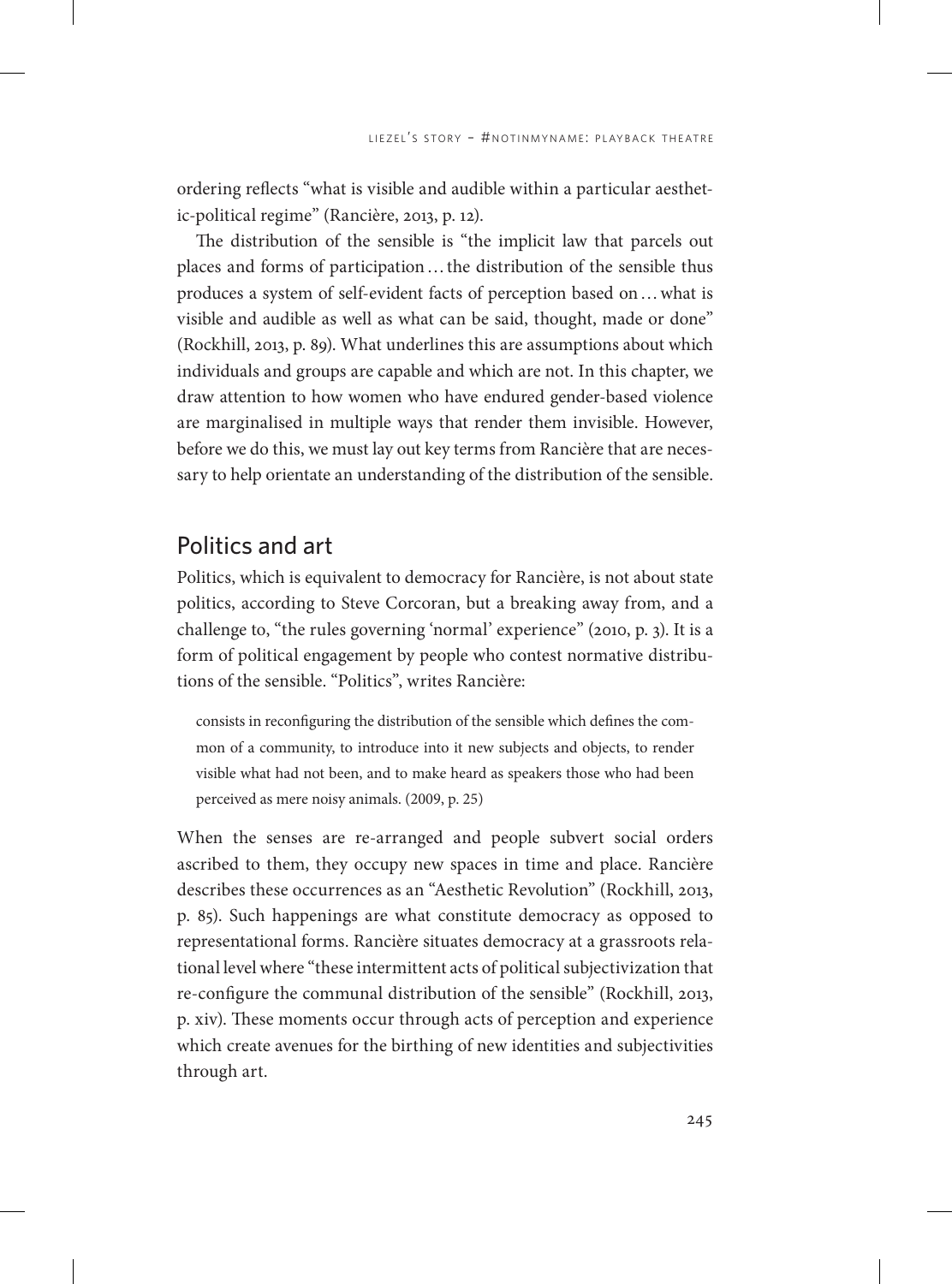In this study, we utilise Rancière's philosophy of the "politics of aesthetics" to illuminate the relationship between politics and art using his concept of the "distribution of the sensible". We do this in order to provide a political articulation of PT practice and argue that there is an intrinsic link between art and politics, in particular their potentially disruptive effect. Along the way, as part and parcel of this, we also examine how PT can unwittingly collude in the regimes of the distribution of the sensible, becoming part of ethical or representational regimes.

Rancière understands art and politics as egalitarian methods of practice which have a fundamental role to play in the fracturing of what is perceived as normal. Both art and politics are capable of destabilising and disrupting the normalised rationale of who has authority to speak, think and act.

## **Dissensus**

Art and politics are thus seen as one entity that have the potential to generate dissensus (Corcoran, 2010, p. 3). Dissensus is when those who are unseen and have no form of political power become visible. It raises Rancière's political theory to an active approach in support of those who are not usually made visible. Accordingly, "at the heart of dissensus, therefore, is a process of dis-identification, or the undoing of bonds tying people to specific places, of the various forms of the privatisation of speech and emotion" (Corcoran, 2010, p. 5). What, then, lies at the heart of democracy or, in Rancière's terms, politics, is dissensus, that those who have been previously ignored as "noise" become visible as political bodies by disrupting the social hierarchy. In this study, we trace our intra-actions in an attempt to identify if and where diffractions for making a difference through dissensus emerged, and how we engaged with these moments in seeking a re-distribution of the sensible. We do this to contest "depoliticised" understandings of PT, where art and its distributional procedures are depoliticised, which tend to conceal any political analysis.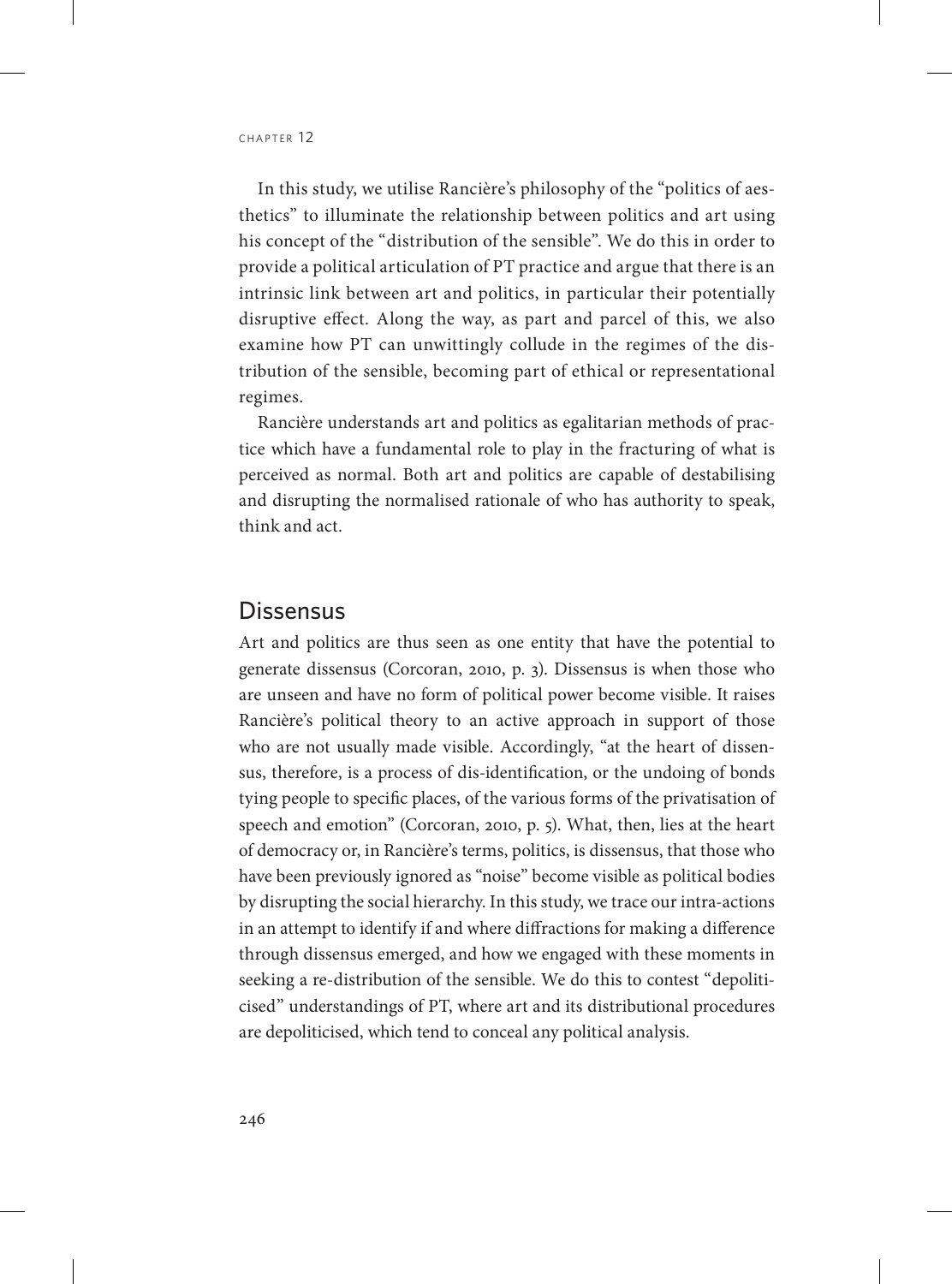# The distribution of the sensible and the police

According to Rancière the DS is organised by the "police". The police in this instance stipulate and enforce rules in society that are inegalitarian forms of the distribution of the sensible. "The police is not a social function but a symbolic constitution of the social. The essence of the police lies neither in repression nor even in control over the living. Its essence lies in a certain way of dividing up the sensible" (Rancière, 2010, p. 42). In this chapter, we use the notion of "police" to be understood as a means of "policing" and enforcing social order in a way that marginalises and literally "invisiblises" women.

# Playback Theatre and the distribution of the sensible

In PT, according to the distribution of the sensible, PT performers are all governed and implicated within distributed discursive orders where we as practitioners may not be able to abolish the *police* and all the orders of the distribution of the sensible that they co-ordinate. What we can seek out is to identify democratic moments that re-distribute the supposedly predefined co-ordinates, and to re-configure them. What this implies is being able to hear and identify the distribution of the sensible in a teller's story and to re-distribute the sensible through PT enactments in order to draw attention to the invisible. To understand the distribution of the sensible and ways in which it impacts the performance, we trace significant intra-actions in our performance where we find ourselves entangled with the distribution of the sensible.

# **Methodology**

In this section, we sketch out the methodological approach to our inquiry. The study is a performative inquiry (Fels, 2008), placed within Karen Barad's agential realism (2007) employing Jessica Smartt Gullion's diffractive ethnography (2013).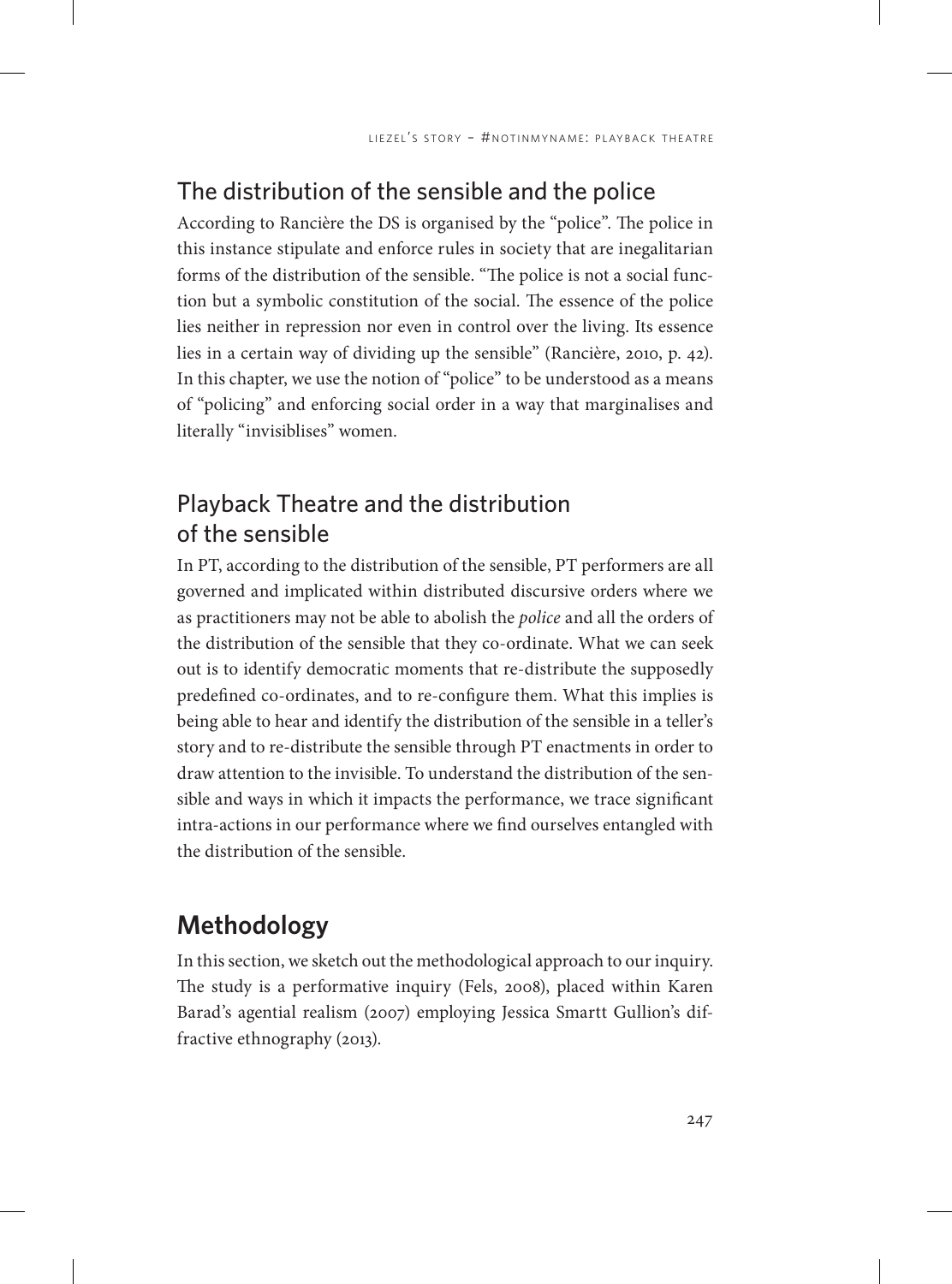CHAPTER 12

In performative inquiry (Fels, 2008) stop moments are learning moments that jump out at us. These stop moments are a:

potential call for action, an in-between space of engagement like the pause between exhalation and inhalation…A stop moment invites us to interrupt our habits of engagement, to recognise absence within presence, to renew an opportunity of choice. (Fels, 2015, p. 511)

To add further depth to performative inquiry, we draw on diffractive ethnography (Gullion, 2013). In diffractive ethnography "the researcher is a presence, and active force, in the assemblage that becomes research" (Gullion, 2013, p. 122). Diffraction as a methodology "involves reading insights through one another in ways that help illuminate differences as they emerge: how differences get made, what gets excluded, and how exclusions matter" (Barad, 2007, p. 30). Diffraction is not just about recording difference; it attempts to account for and take responsibility for the producing of that difference too, especially when it produces frictions. This methodological practice examines both material and discursive matter. We read the stop moment through the philosophical perspective of Rancière in the diffractive analysis of this chapter. According to Alecia Jackson and Lisa. A Mazzei (2012) such readings encourage an insight that "opens and diffracts, rather than crystalizes, representations" (p. xi).

Through our analysis of the stop moment, we attempt to trace our intra-actions – which is Barad's term for relations – to account for how we missed the heart of Liezel's story.As Barad explains:

Intra-acting responsibly as part of the world means taking account of the entangled phenomena that are intrinsic to the world's vitality ... Meeting each moment, being alive to the possibilities of becoming, is an ethical act, an invitation that is written into the very matter of all being and becoming. (2007, p. 396)

To Barad, intra-action is a "becoming" that is dynamic and not simply about the present unfolding moment. Barad explains that "As the rings of trees mark the sedimented history of their inter-actions within and as part of the world, so matter carries within itself the sedimented historialities of the practices through which it is produced as part of its ongoing becoming" (2007, p. 180). These historialities are in a constant dynamism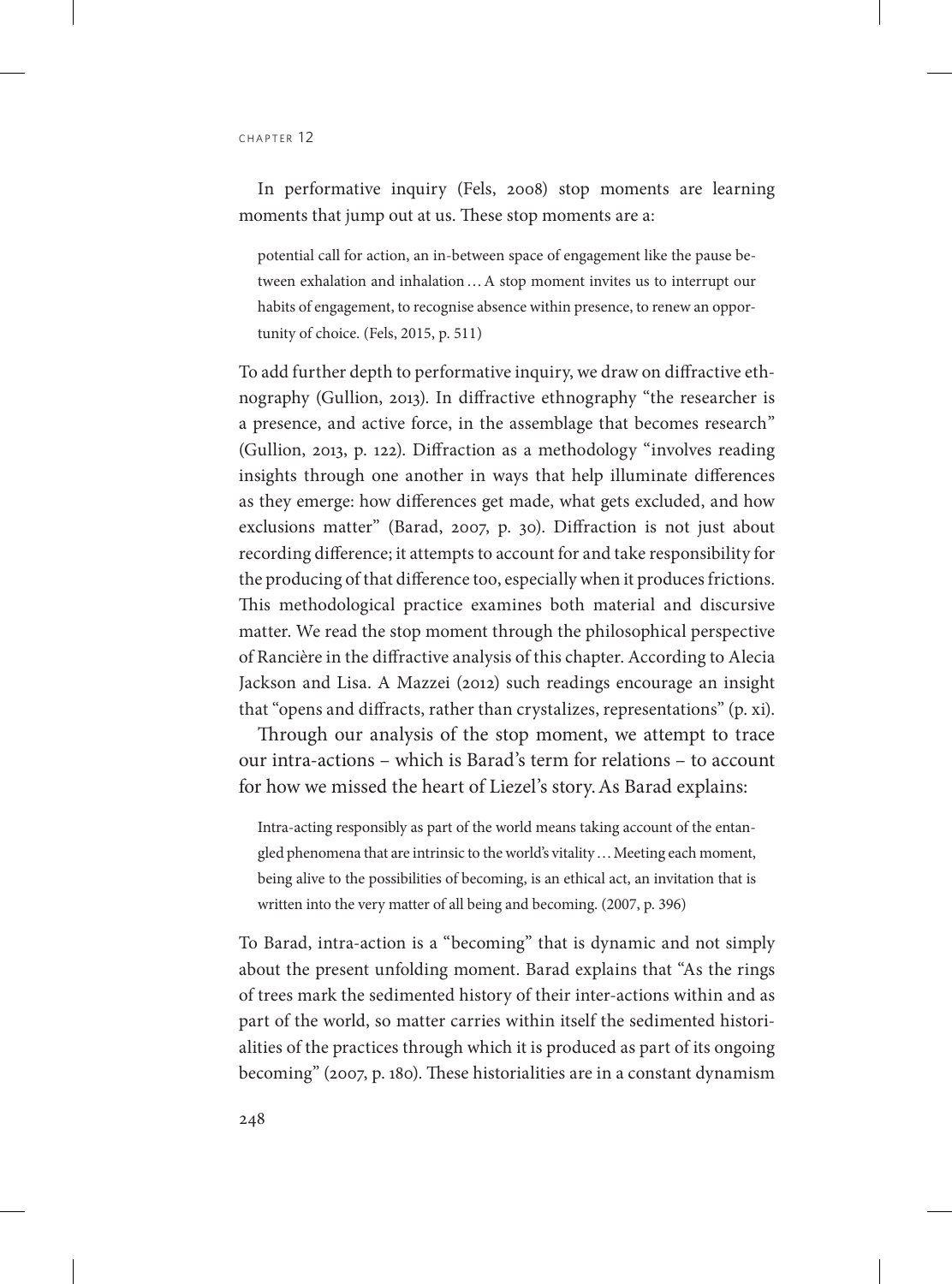through relating and become entangled matter as part of intra-actions. In turn affects are produced, where "power resides in affective flows between relations" (Fox & Alldred, 2017, p. 154) which shape materialising intra-actions.

We draw on *diffraction, intra-action,* and *affects* as a way of framing an understanding of distribution of the sensible in relation to gender-based violence and the way in which it manifested. We trace this matter created through our intra-action with Liezel, where we became entangled as performers. We do this in an effort to discover how we missed the heart of Liezel's story, the stop-moment of this chapter. In this way, we endeavour to paint a socially just, and detailed, account of our intra-actions from the various viewpoints of actor and conductor towards Liezel's story. Through this, we hope to demonstrate how our different perspectives, embodied through the performance and the analysis, may create a pathway for a more just and political understanding of PT by looking closely at our intra-actions in PT stories.

The material we use is taken from video-excerpts, excerpts from the focus group with audience members and the DFL PT group. Material from Kathy and Cheraé's post-performance conversations and journals is also used. Kathy was theoretically informed about the distribution of the sensible in her PT practice. Cheraé was also informed about the distribution of the sensible, but only after the performance where it became central in our post-performance reflections. In fact, Cheraé in her PT practice has always employed a bodily knowledge of the DS by seeking to disrupt intersectional power structures in her listening and enactment of PT stories. We now head into our analysis of the consequences of the stop moment.

# **Affects and glimpses of seeking a re-distribution**

# Liezel's story in South Africa: An embodiment of the marches, a site of resistance

A political subject is not a group of interests or ideas but an operator of a particular *dispositive* of subjectivation and litigation through which politics comes into existence. (Rancière, 2010, p. 47)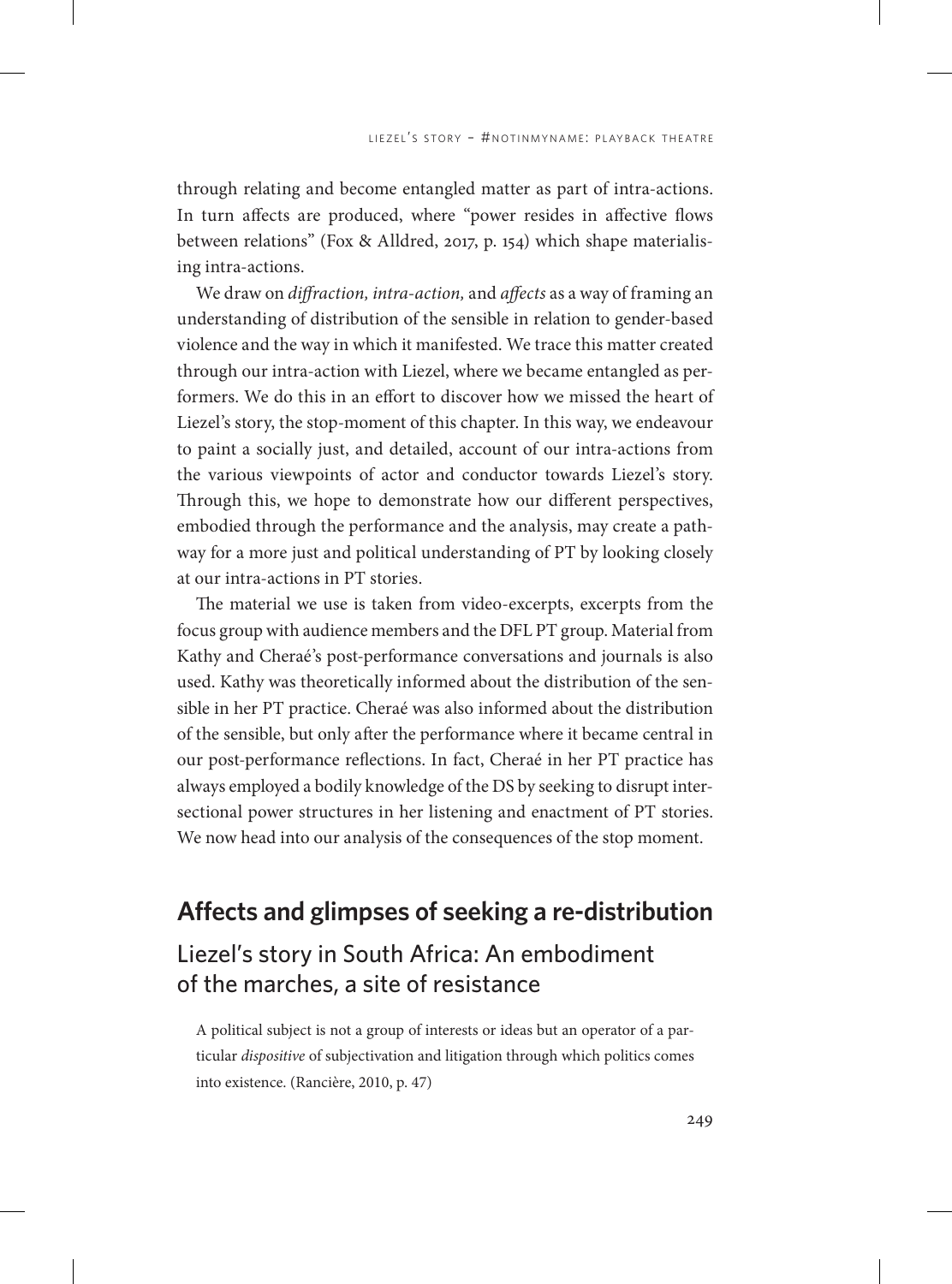By telling her story in PT, Liezel became a political subject. This moment presented an opportunity for the ensemble to recognise Liezel's story as more than personal noise: it was a declaration of the politics of what it is to be a woman in South Africa living under a patriarchal and violent social system, and of the impact of other women not acknowledging one's experiences of gender-based violence.

Suddenly we were in a room full of entanglement heaving under the weight of what Liezel had brought us. Her story is a symbol of why all the marches had been taking place in South Africa as a site of resistance. As we engaged with Liezel, we knew this was an ethical moment for our actions as an ensemble. Brian Massumi maintains that "[t]he ethical value of an action is what it brings out in the situation, for its transformation, how it breaks sociality open, it's not about judging each other as right or wrong" (2015, p. 10). Liezel's story broke open sociality, presenting the opportunity for transformation. From the moment Liezel began to tell her story, the materialising affects hit both of us as Liezel became an embodiment of speaking truth to power.

Through her telling, Liezel began to construct her sensory experience, challenging the sensible orders as a "victim" of rape, a view which allocates people to a position of invisibility and dispossesses them of the means to equality – implying that such a woman cannot imagine the possibility of occupying a different position in society. Her act of telling took her out of her "victim" station. Liezel was not neat and tidy. She was not easy, ordered and refined. She had a story to tell, and she did not hold back. She sat on that chair, an amalgamation of strength and vulnerability pushing aside the sensory noose in society that voices what is possible to express pertaining to stories of friendship, women and rape. For us it appeared that Liezel had identified and seized the opportunity of PT to create an alternative space where those who are ignored by the sensible orders are given access to re-story their place in the distribution of the sensible. Liezel subverted the distribution of the sensible, "this subversion implies the reframing of a common sense. A common sense does not mean a consensus but, on the contrary, a polemical place, a confrontation between opposite common senses or opposite ways of framing what is common" (Rancière, 2009, p. 286).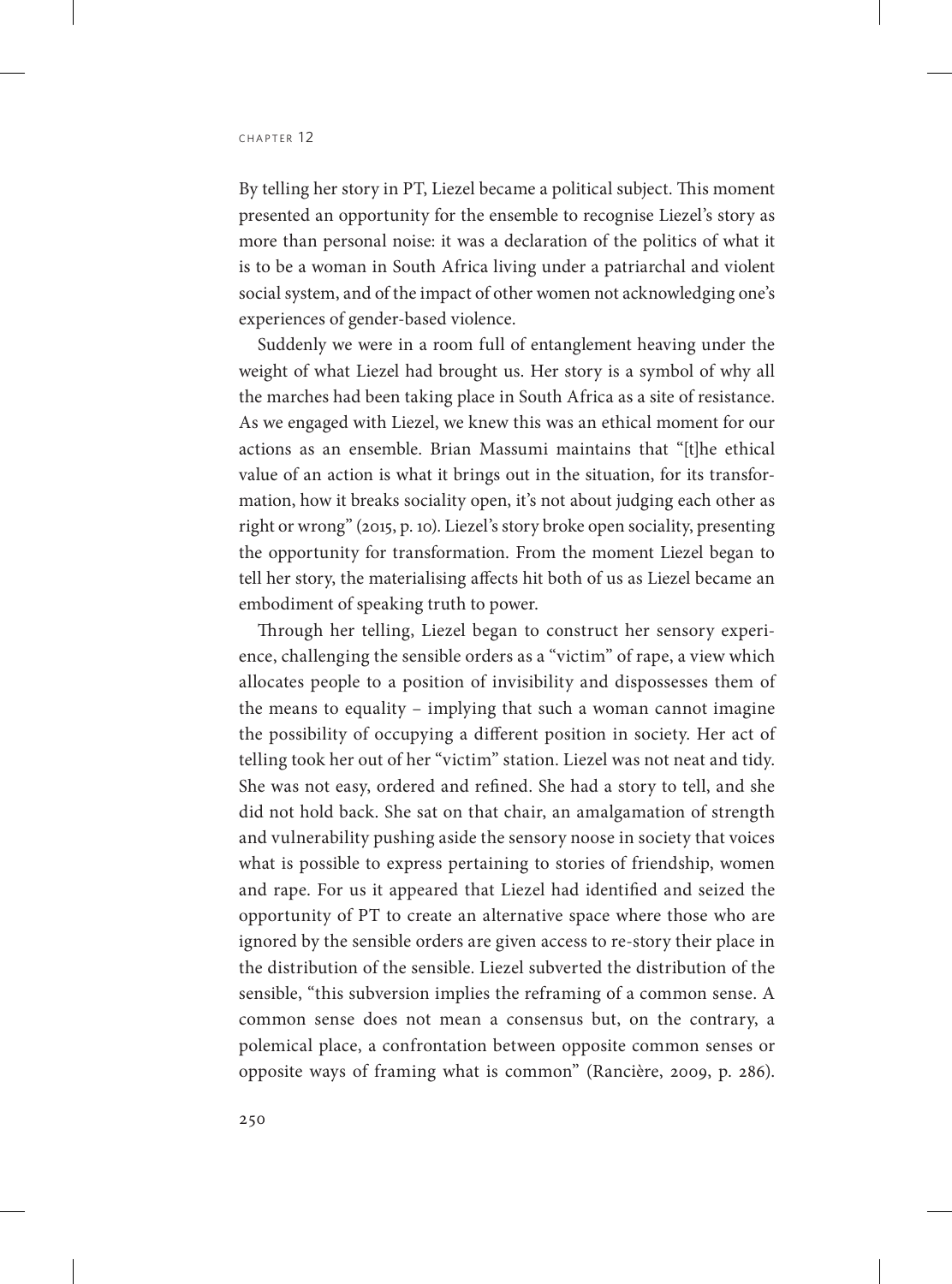Liezel reclaimed her voice confronting South Africa's patriarchal denial twice, once through her Facebook post and again by coming to the teller's chair. Yet not even this could rectify how she had been silenced in the past and how in the present her voice could still not be fully realised, as Cheraé elaborates:

She was not able to say it to the police and open up the case, she was not able to say it to her family and friends, she has not been able to say it to her children that she gave birth to. She was not even able to say it on an online campaign because she was told it was lie. (Cheraé, post-performance conversation, September, 2019)

Liezel initiated a diffractive encounter that created the possibility of a re-distribution of the sensible. Her occupation of space made the gap visible in the sensible social order of women who are relegated to being silent "victims" of gender-based violence by butting up against the orders of the police. Liezel was engaging with her power to create dissensus, reframing her position in society. We felt the materiality arising from the silencing of generations of women and from its wounding – women who have never received justice – and from the impact of this.

From our position of power, in our roles as actor and conductor, we desired to meet this equality presented to us by Liezel, but we became bound up in the entanglements of the affects of the distribution of the sensible that we detail below. Very quickly, the entanglements of our life histories from different perspectives intertwined with Liezel's story of what women face in South Africa. We listened to Liezel's story, longing to rectify that history in a single moment. We were hungry to provoke a politics – "an intervention in the visible and the sayable" (Rancière, 2010, p. 43) – that would give meaning to these traces of silenced women. We craved this for Liezel, for ourselves, for everyone present in the room.

# Conductor's work – an act of navigation: Liezel's story, guiding the actors and layers of matter

After giving Liezel space for a while, Kathy needed to guide her telling. She had to work within the frames of PT to help the actors navigate through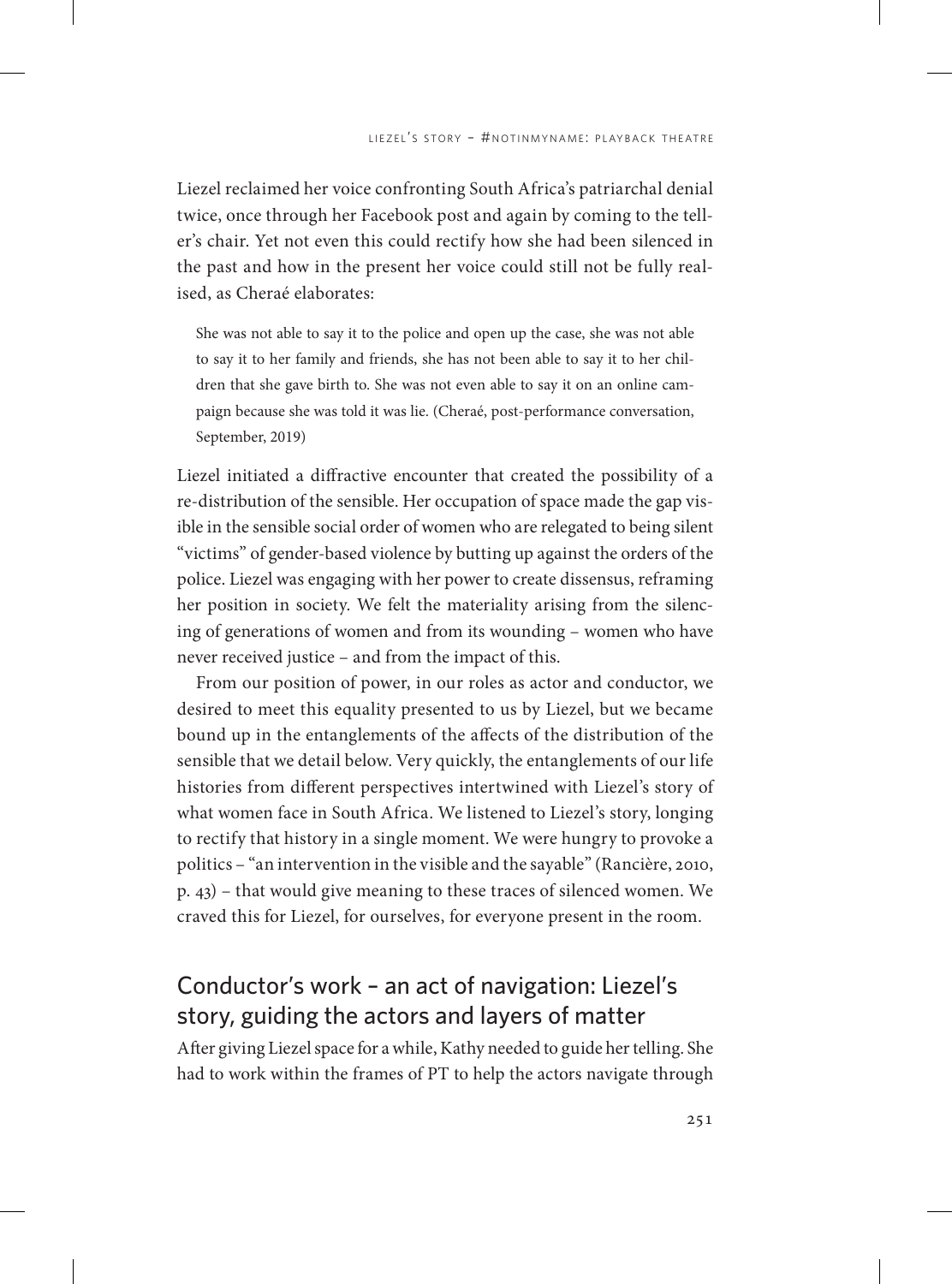the many layers of Liezel's story. Kathy sensed early in Liezel's story that her rape was only the prelude to why she was sitting on the teller's chair. This was something the audience and actors did not necessarily know, however. The excerpt from Kathy's journal captures the predicament:

Liezel was not an "easy teller". I had to work a lot with her in terms of the shape of the story…. I was searching in myself around how I could serve her and not be the distribution of the sensible and shut her down but also having to be the conductor with the story sense…As a woman that is meant to be an ally for her as another woman and feeling super self-conscious that I wasn't doing it adequately. (Kathy, PT Journal, September, 2019)

Kathy did not want to come across as dismissive of Liezel's rape, as she followed her intuition about the heart of Liezel's story. Liezel had altered perception, in Rancière's terms, by attempting to express this often neglected and unheard aspect of her story and Kathy was struggling to catch up with the significance of this rupture in the distribution of the sensible. Liezel's telling was episodic, jumping back and forth from different happenings. Kathy's role as a conductor in this moment was an opportunity to exert her voice as a conductor in relation to Liezel's voice. Instead, she feared she could not match the ideal picture of what a woman activist should embody and articulate at such a moment. Kathy was overcome and had internalised the material affect of the distribution of the sensible that attempts to squander the authority of women's voices who speak up. The distribution of the sensible that judges a woman for seeking voice no matter what its modulation might be. Hélène Cixous so eloquently captures this feeling for many women, "heart racing, at times entirely lost for words, ground and language slipping away – that's how daring a feat, how great a transgression it is for a woman to speak – even just open her mouth – in public" (1976, p. 880). The echo of this invisible territory bled into and interrupted Kathy's capacity to assert her political being to support Liezel's voice. Kathy was vulnerable at this point, negotiating her own story of being impacted by gender-based violence in the shadow of Liezel's story, and resistant to acknowledging this. That avoidance of attuning to herself allowed hypercritical Kathy to emerge. She began by having a moralising internal dialogue with herself, emphasising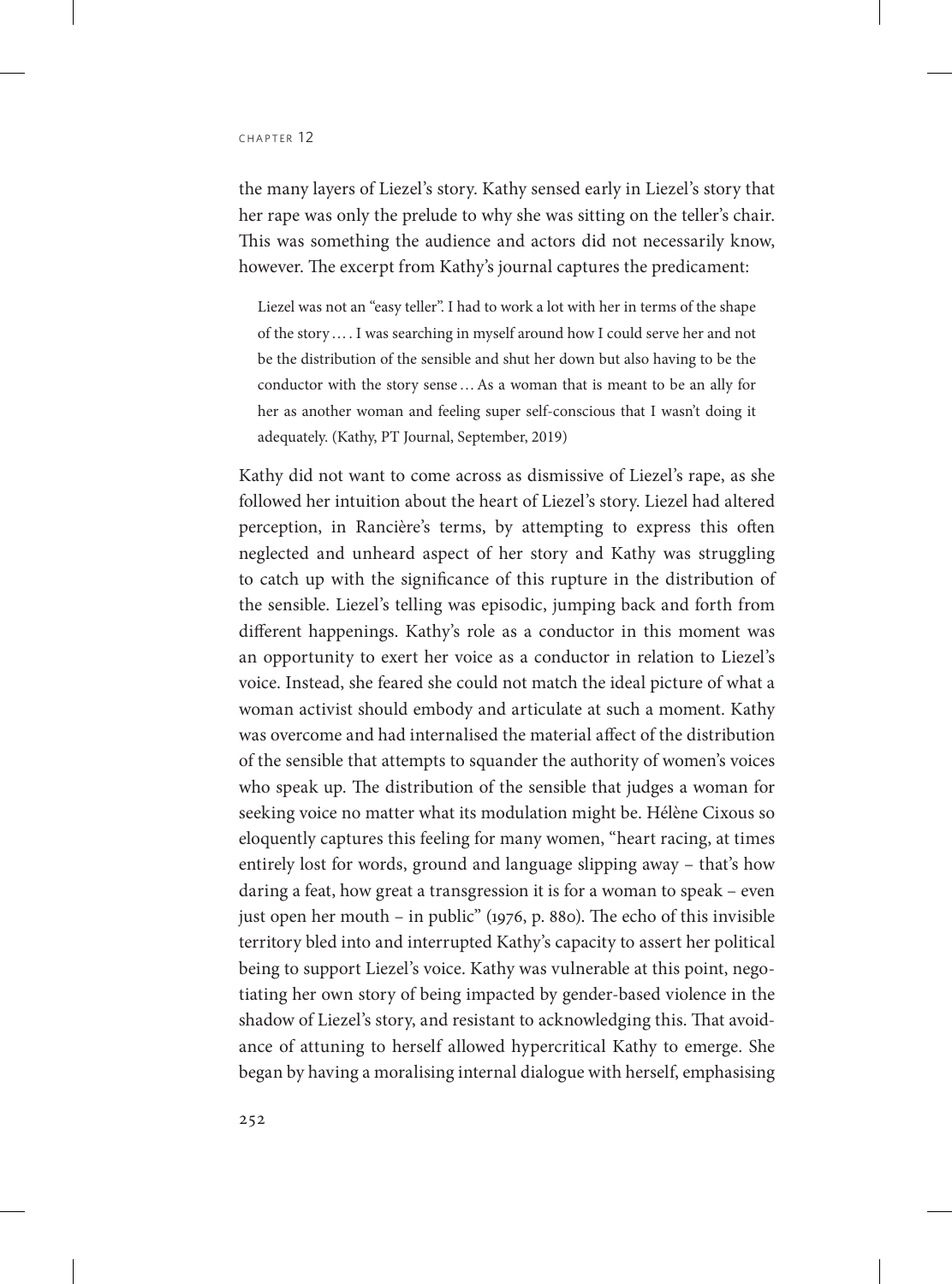that if she put a foot "wrong" she would come across as a reflection of the distribution of the sensible, of yet another person not being able to listen and hear her deeply.

The conductor role at that moment needed Kathy to sit with Liezel and listen with depth, to call on a combination of softening and guidance directed towards herself and Liezel. Kathy's moralising in fact blocked her, and she did not view these qualms as part of the uncertainty of the ethical step she was attempting to make. Waiting for the "right" moment to interject removed her from Liezel. Kathy became so consumed with her need to "perform" and do justice in the right way that she sacrificed the tools that she needed to conduct. Had Kathy asked Liezel to slow down to clarify further, she would have given herself more time to digest Liezel being beside her. That transparency would have grounded her as the conductor and, in turn, helped the actors absorb better an enormously complex story.

Kathy hoped that the actors would be able to find a better "translation" and expression of that sense of connection with Liezel that she struggled to find in the conductor interview. During the interview Kathy felt as though she had become part of the police, "the police…which says that here, on this street, there's nothing to see and so nothing to do but move along" (Rancière, 2010, p. 27). The guilt of this made Kathy look at Cheraé, trying to find connection again and at the same time realising that Cheraé was entangled in another affect as she explains:

I was conscious of listening and competing with how my body wanted to react, the way my emotions were reacting…I had to sit there battling with my emotional response and performance requirements…all I wanted to do was weep, but I had a different responsibility. And it's so hard to name because I don't know where it came from why it hit me. (Cheraé, Journal, September 2019)

Kathy's eye contact with Cheraé was not only about wanting to support her but also about expressing her desire that Cheraé serve the socio-political echo of the story as one of the supporting actors. In PT the teller chooses an actor, known as the teller's actor, to play them in their story. Cheraé had not been selected by Liezel to be the teller's actor, so she had the opportunity to play multiple roles. Kathy wanted the politics to be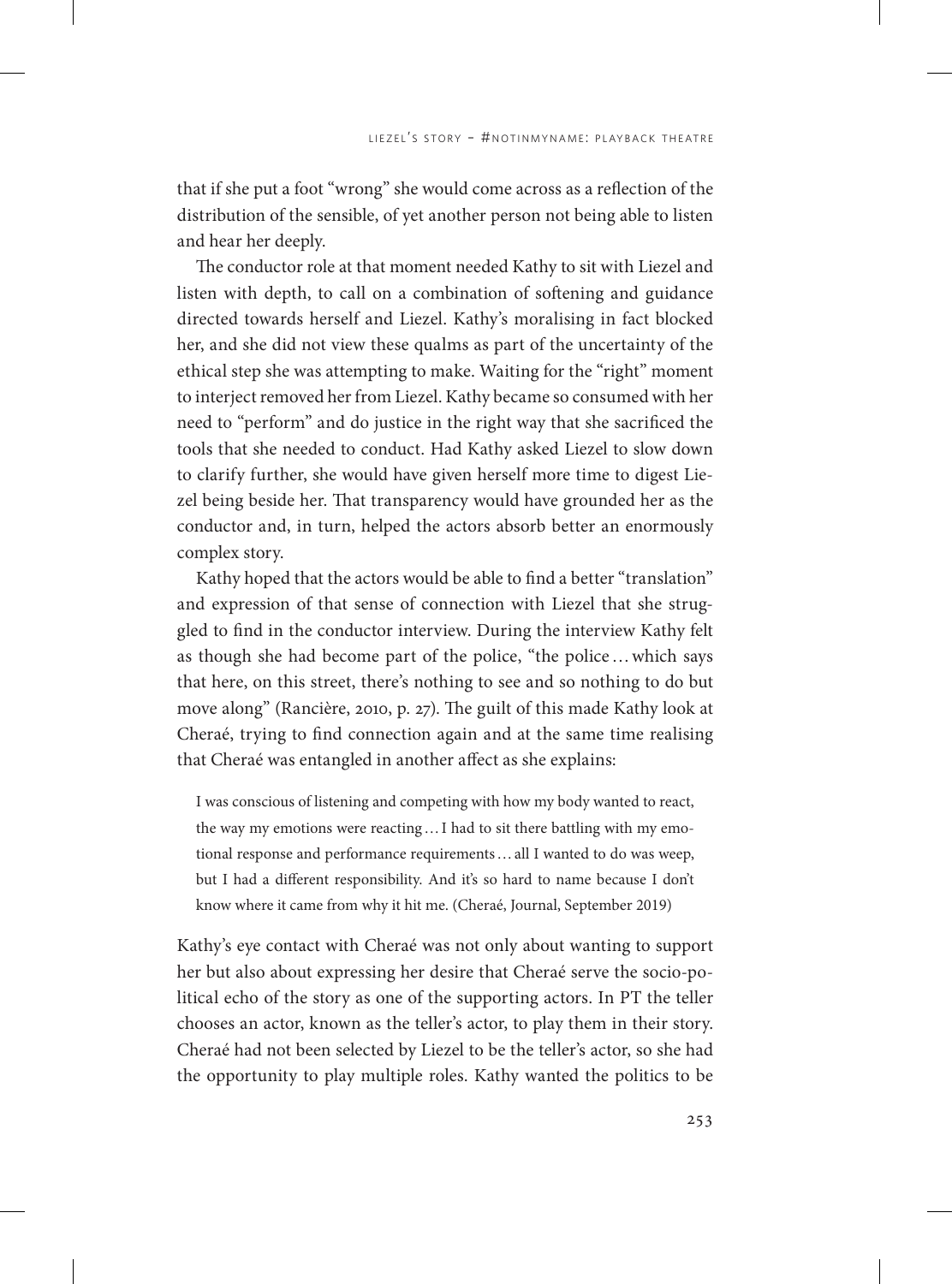served in Liezel's story by re-configuring it in such a way that we did not just "move along". This required a dwelling in Liezel's experience with Charlene, to foreground it, making it visible. Kathy sensed Cheraé recognised the themes around power and gender-based violence in Liezel's story and the way in which women are made invisible with the distribution of the sensible, and Kathy wanted her, along with the ensemble, to disrupt it in a way that she knew she could not from the conductor's chair.

# Affective flows and the responsibilities of the citizen actor in Playback Theatre

We were aware that our affective flows would shape our ability to make aesthetic choices which were part of a broader ethical act. The pull of Liezel's affect instigated an intensity of awareness of the ethics around being a PT performer, bringing questions to mind around what the responsibilities of a citizen actor<sup>7</sup> (Fox, 1994) are at such a moment. How Cheraé's affective response would play out would be part of an ethical act.

Cheraé and Liezel are both Coloured; this was to play a significant materialising role in the intra-action that unfolded. This complex racial identification prompted an over-identification on the part of Cheraé. The affect of intergenerational trauma became in the space between Liezel and Cheraé. Cheraé found her body overwhelmed with the affect of relating to Liezel's story, entangled by it. Cheraé's difficulty in being responsive demonstrates the "body's historicity in which its very materiality plays an active role in the workings of power" (Barad, 2003, p. 10). Cheraé encapsulates this in our post-performance reflection: "It was personal, it was so personal that it erased what normally would happen. I did hear the distribution of the sensible in her story. It's just that I was deeply connected to the teller that I didn't make choices, make choices based on it" (Cheraé, Post-performance conversation, September, 2019). The marks of Coloured history in South Africa became an active material agent between Liezel and Cheraé – a complex materialisation of psychic-cultural,

<sup>7</sup> According to Fox, "the citizen actor, who performs as needed by the community, then melts back into the social fabric" (1999, p. 214). The citizen actor adopts the role of a healer by taking in the pain and challenges of others to support them in finding their wisdom and potential.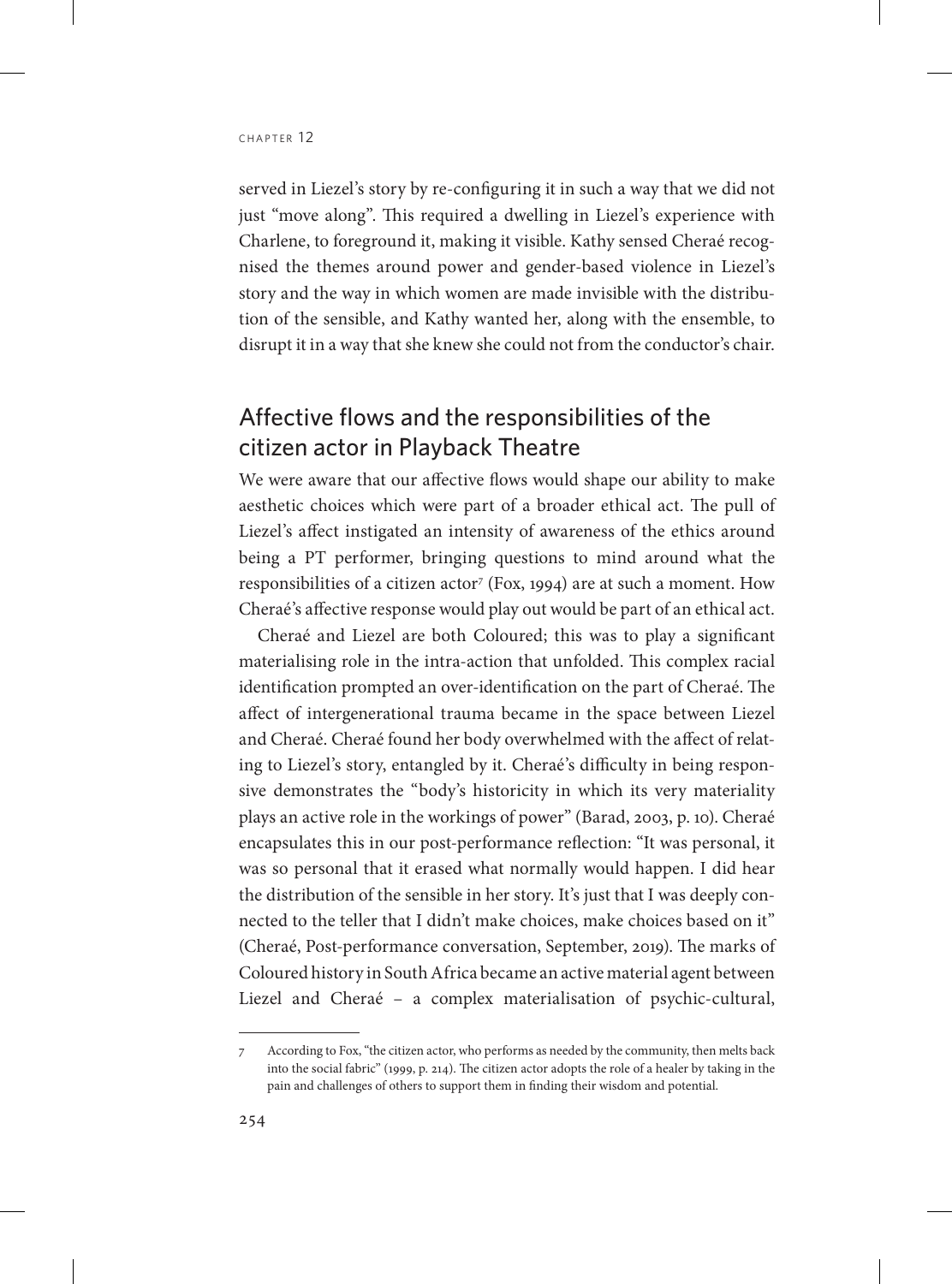socio-historical force of the affect. In this, she was confronted by the ghosts of the past and their traces activated in the becoming moment while trying to wrestle with her awareness of power through the distribution of the sensible. In this instance, Cheraé's affiliation with Liezel was that of consensus, seeing herself as part of Liezel's story. This consensus was, in fact, an impediment to Cheraé exercising her ability to serve Liezel's story entirely. This continuing material historicity of Coloured history and shame in South Africa was evoked in the space.

# Seeking ways to navigate through the whirlpool of affect: "Let's watch!"

At this point, we were all swimming in a whirlpool of entangled affects, the affect of carrying women's voice and stories, including our own. We needed to find ways to navigate through them. All of this was present in the room, and Kathy had not even uttered "Let's watch", the actors' cue in PT that alerts the audience and teller to ready them for the enactment of the teller's story.

Cheraé: It is very clear we (DFL PT) understand where women are excluded, we know this, and we are equipped as a team of female players performing in a time when women are a site of war. And someone like Liezel comes and tells a story, she tells that exact story and then there is no comment made. Kathy: it becomes so generalised, and the heart of the story becomes lost. (Post-performance conversation, September, 2019)

From our respective roles, we struggled to seek a re-distribution of the sensible despite the affects that we were wrestling with. Charlene needed to be represented, not only on the level of what she was to Liezel as a friend who betrayed her as a personification of the distribution of the sensible, but also because staging the distribution of the sensible and commentating on it would have further re-distributed the sensible beyond Liezel's verbal telling. Cheraé expands:

On re-distributing the sensible it would have been Liezel's online campaign (Liezel's FB post) being told what she can and cannot reveal. And when she does reveal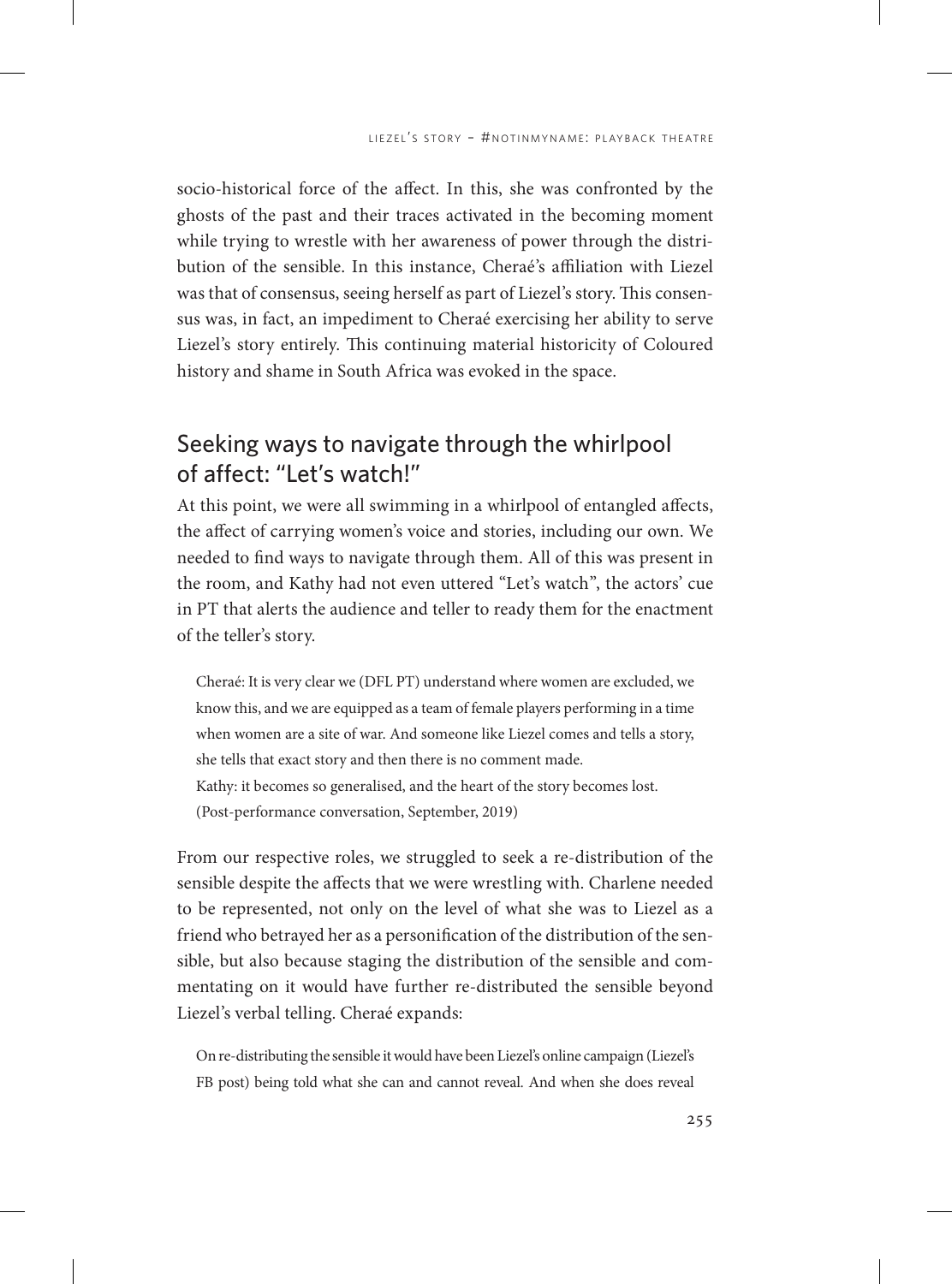something she's told "you're a liar". So, it's that. It's that moment, how those around her failed to support her. (Post-performance conversation, September, 2019)

This scene not being present, however, is only the result of assembled moments that diffracted that possibility. In our case the diffractive encounter hindered our ability to illuminate dissensus in Liezel's story and re-distribute the sensible. As Cheraé points out, we could not assume that because we are an all-female team, who share a gender location with Liezel, we would automatically be able to unearth the layers of Liezel's story. "We can't just expect because we are women and understand the context fully that we are all going to re-distribute the sensible together in those moments…" (Post-performance conversation, September, 2019). A recognition that, even if we considered ourselves allies to specific groups and individuals, our entanglements and our listening would not necessarily be brought closer and embolden us to make innovative dramatic choices, choices which might move performers towards an aesthetic revolution. On the other hand, entanglements can also easily disturb that potential where we as performers become further entrenched in the partitions of the distribution of the sensible.

In recognition of the fact that we had battled to re-distribute the sensible co-ordinates of Liezel's story, Kathy attempted to make up for what was missing in the enactment. Cheraé points out:

…what you say in the interview shows how the conductor is re-distributing the sensible…do you know what you asked Liezel in your post-enactment interview? You asked her, "What was it like witnessing this version of your story?" (in a dubious tone) Do you know that? And I remember thinking thanks, Kath! (laugh) It was good, the critical actor goes "thanks Kath you just called it a version" (laughs), but it was true, it was right.

Cheraé & Kathy: "It was incomplete."

(Kathy and Cheraé post-performance conversation, September, 2019)

Although Kathy subtly alluded to Liezel's story not being fulfilled in the post-enactment interview, she did not help her to elaborate on this further. It could have been an opportunity for Liezel to go back to what was not present in the enactment – her encounter with Charlene – and speak about that. Staging this was necessary as a statement about women in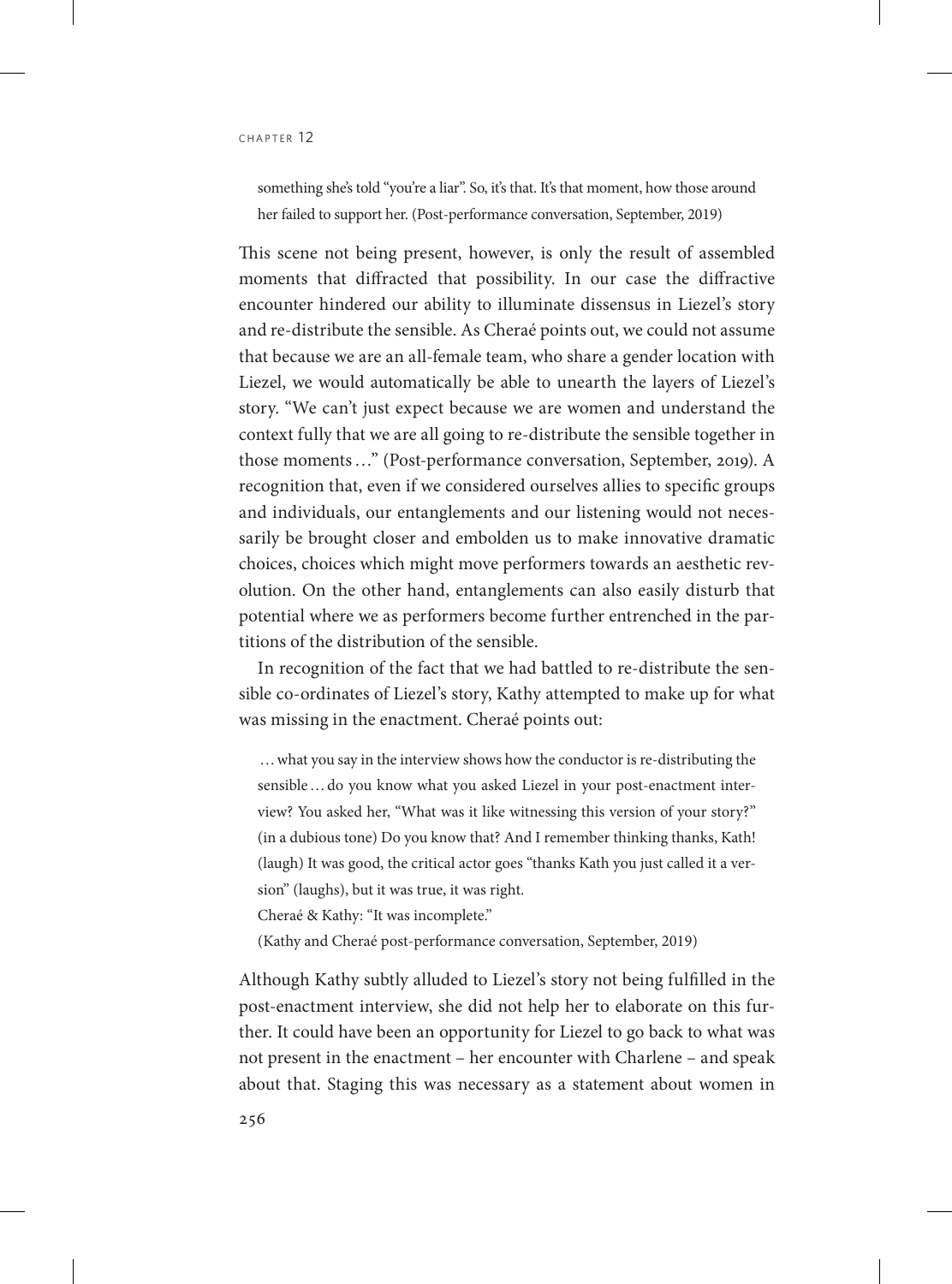South Africa who silence other women who endure gender-based violence, a statement that such silencing is part of the distribution of the sensible and needs to re-distributed. As a conductor, it was a missed opportunity to acknowledge the distribution of the sensible in the story, and Liezel's bravery in challenging it. Liezel's story and the enactment raise questions about how we address PT's potential to re-distribute the sensible within the PT's ritual frames. The stop moment asks that PT practitioners pay more careful attention to how we may attend to the unfolding intraactions that present opportunities for re-distribution and dissensus.

# **Summing up: A political moment of dissensus and the co-creation of Power in PT**

In keeping with the aims of the *Building Democracy through Theatre* project, we uncovered vital knowledge about the nuances of PT practice when faced with the opportunity to address the issue of gender-based violence, which is, as was noted above, such a significant hindrance in building post-apartheid South Africa.

PT is a form of power, and as practitioners we can become more aware of how we utilise this power. We demonstrate how power in PT is co-created through relationality; how we act as agents collectively reconfigures entanglements. What we discovered through the stop moment is how, in PT, the role of the teller brings PT's political potential to the fore. Liezel claiming the teller's chair was a political moment of dissensus. In this instance, Liezel was the subjectivation by which politics comes into being. The ensemble needs to hear if and in what way the teller is challenging the distribution of the sensible, in order to be able to recognise the political becoming of the teller in the first place. From there, the most challenging task of the ensemble is not just how they listen to the teller, a political being, but how the ensemble collectively honours the act of political dissensus. As we have shown, the first level of listening and recognising is easier than the second level where ensemble members can face multiple material affects arising from intra-actions.

Upon hearing Liezel's story, we struggled to resist the normative force of the "police" concerning gender-based violence in South Africa. We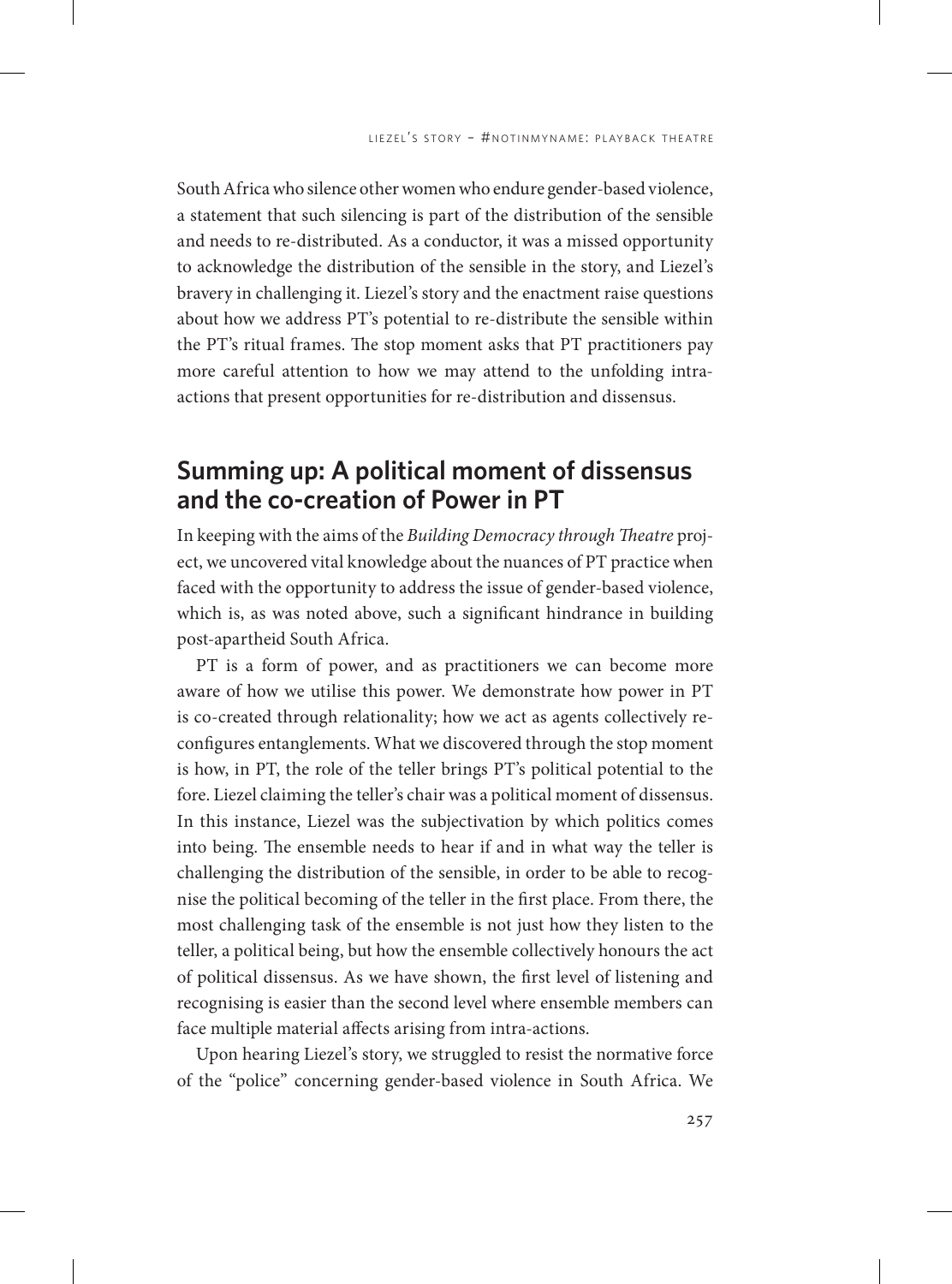#### CHAPTER 12

illustrate how the appropriation of aesthetics can be employed inadvertently as a political tool, justifying social orders that we ourselves reject. These choices are where the staging of democracy can miss a beat, and a choice must be made between maintaining the status quo, or challenging and questioning the construction of the societies we live in. We demonstrate that the distribution of the sensible is a critical discourse philosophy and a discursive power affecting individual social and political life. In the performance it materialised as an assemblage of intergenerational trauma, gender-based violence, shame and loss. The entanglement of affects we experienced became an obstacle to embodying this further and re-distributing the sensible.

Attunement to the distribution of the sensible, to the socio-political echo of stories in PT, is ongoing work. What we need is to be courageous enough to bring these themes into our PT training space. Our tracing of how these diffractive moments occur began behind the scenes with the preparation we did before the performance. We were all deeply invested in gender-based violence concerns, but we had not thoroughly processed this engagement as a group. In turn, our intense entanglements challenged the capacity we had in the PT performance to ground ourselves in listening to Liezel.

This study has traced our intra-actions within Liezel's story – reading diffractively with the optics of Rancière and the PT performance, we folded the two "texts" into one another. We did this to elucidate our understanding of the relationship between PT and the distribution of the sensible, trying to find how an awareness of power shaped our becoming at the critical moment.

# **References**

Adler, F. (2000). South African Jews and apartheid. *Patterns of Prejudice*, *34*(4),

23–36.

- Appelbaum, D. (1995). *The stop* (SUNY series in Western esoteric traditions). State University of New York Press.
- Barad, K. (2003). Posthumanist performativity: Toward an understanding of how matter comes to matter. *Signs*, *28*(3), 801–831.
- Barad, K. (2007). *Meeting the universe halfway: Quantum physics and the entanglement of matter and meaning*. Duke University Press.